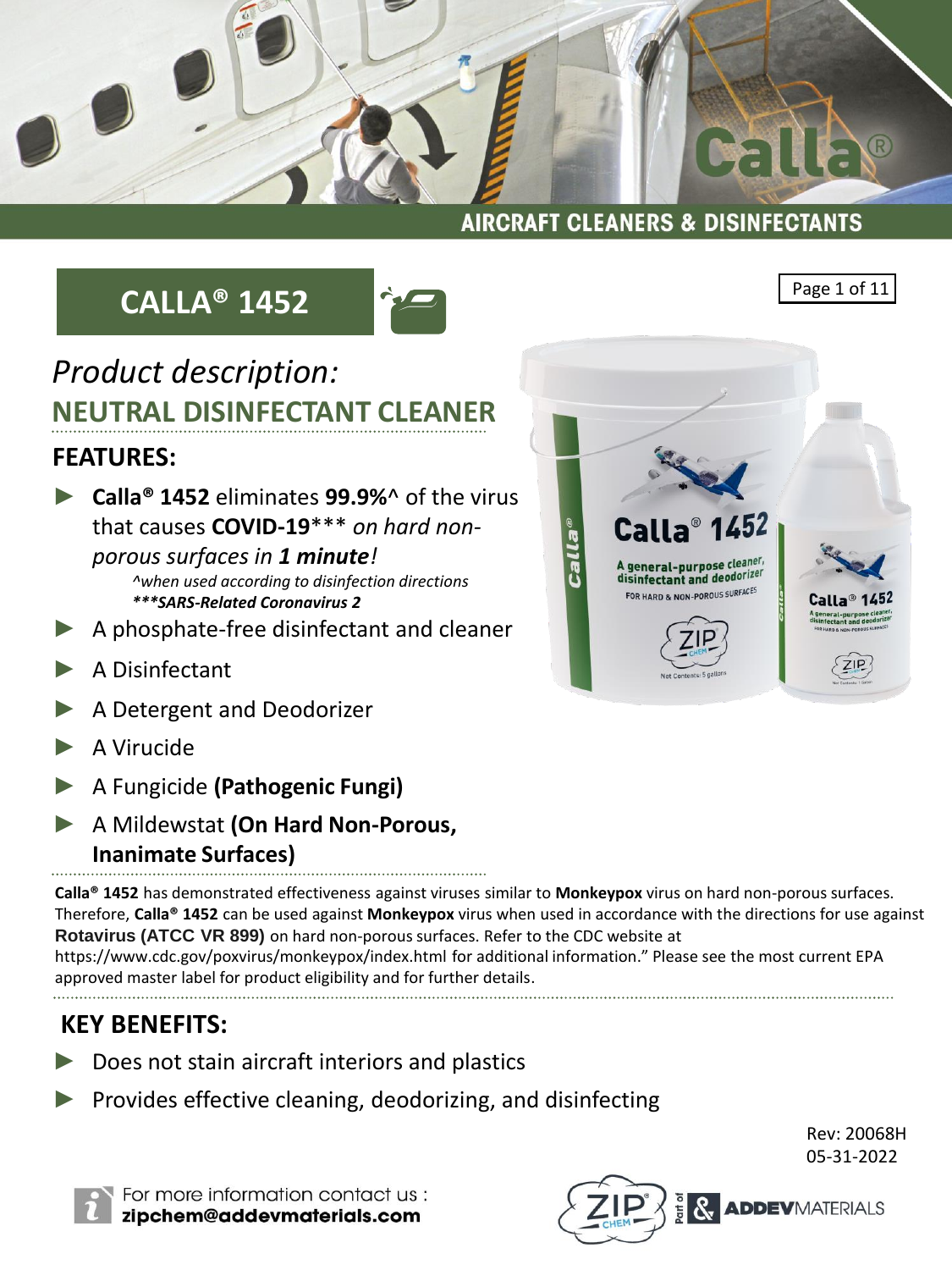# **CALLA® 1452**





Galles

# *Product description:* **NEUTRAL DISINFECTANT CLEANER**

### **KEY BENEFITS:**

► Disinfects hard, non-porous, and inanimate environmental surfaces, such as glazed ceramic tile, plastic surfaces, floors, walls, metal surfaces, windows, toilets and sinks, mirrors, sealed granite, doorknobs, sealed fiberglass, chairs, desks, stainless steel surfaces, and glazed porcelain (**when used as directed**)

### **SPECS:**

- AMS 1452 (Disinfectant Aircraft, General Purpose) (Meets requirements)
- AMS 1530B (Wipe-Off Cleaner) (Meets requirements)
- AMS 1550B (Cleaner for Interior) (Meets requirements)
- AMS 1453 (Disinfectant Cleaner For Aircraft Interior) (Meets requirements)
- Boeing D6-7127 (Meets requirements)
- Boeing D6-17487 (Meets requirements)
- NAVAIR: 01-1A-509-2
- NSN: 6840-01-600-4177 (5 Gallon (18.9L) Pail)
- NSN: 6840-01-656-7851 (Case of 4 each Gallon (3.8L) Bottles)
- T.O.: 1-1-691, 1C-130A-23 and 1C-5A-23-1

### **APPLICATIONS:**

- ✓ **Disinfection** To disinfect inanimate, hard, and non-porous surfaces, add 4 fluid ounces (118 ml) of **Calla® 1452** per 1 gallon (3.8L) of water. Apply the solution with a mop, cloth, sponge, hand pump trigger sprayer, or low pressure coarse sprayer. That way, all of the surfaces can be thoroughly coated with water. Allow the surfaces to remain wet for 10 minutes.
- ✓ **Mildewstat** To control mold and mildew (such as *Aspergillus niger*) including the odors they create on pre-cleaned, hard, and non-porous inanimate surfaces, add 4 fluid ounces (118 ml) of **Calla® 1452** per 1 gallon (3.8L) of water. Apply the solution with a cloth, mop, sponge, or hand pump trigger sprayer. Make sure all of the surfaces are completely covered with water. Allow the surfaces to air dry after covering them with water. Prepare a fresh solution for each use. Repeat application at weekly intervals or when mildew growth appears.



For more information contact us : zipchem@addevmaterials.com

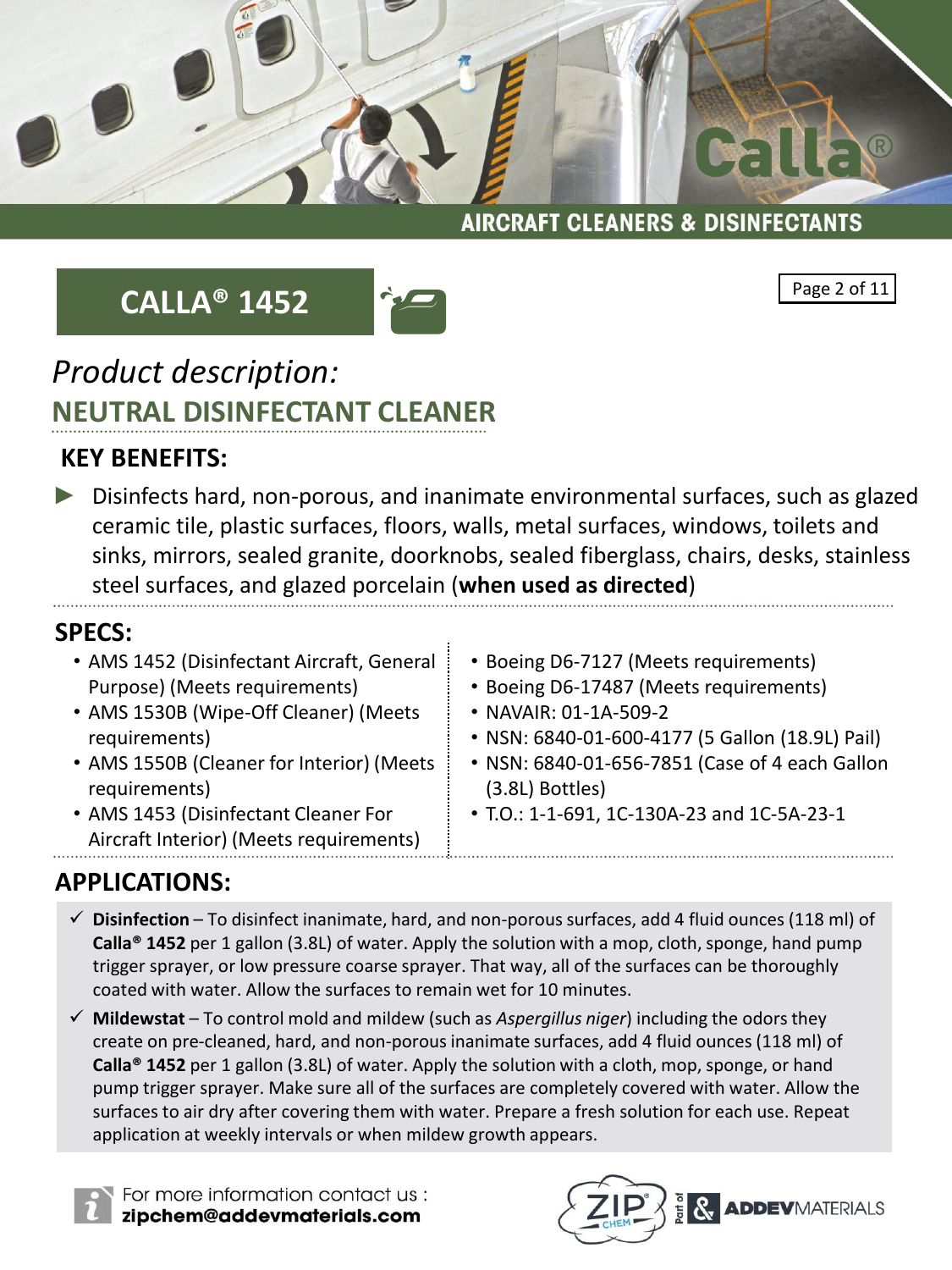**AIRCRAFT CLEANERS & DISINFECTANTS** 

# **CALLA® 1452**





Calla

# *Product description:* **NEUTRAL DISINFECTANT CLEANER**

### **APPLICATIONS:**

- ✓ **Fungicidal Activity**  At the 4 fluid ounces (118 ml) per dilution level, **Calla® 1452** is fungicidal against pathogenic fungi, such as *Trichophyton Mentagrophytes* and *Candida Albicans*. Apply the solution with a cloth, sponge, or hand pump trigger sprayer to hard and non-porous surfaces. Allow the surface to remain wet for 10 minutes. Remove the excess liquid after 10 minutes. The diluted **Calla® 1452** should be applied daily or more frequently if it is used heavily in a facility.
- ✓ **Note: Calla® 1452** should not be used on food contact surfaces if food is expected to be served there immediately. If any surface needs to be disinfected prior to food being served there immediately, use **AeroDis® 7127**.

### **PHYSICAL PROPERTIES:**

- ► **% Active:** 2.713%
- ► **Density:** 8.38 lbs/gal (1004 g/L)
- ► **Flash Point:** Not Flammable
- ► **pH:** 6.4

### **AVAILABLE PACK SIZES:**

- ► Case of 4 each Gallon (4 each of 3.8L) Bottles (**Calla® 1452 Concentrate**)-009450
- ► 5 Gallon (18.9 L) Pails (**Calla® 1452 Concentrate**)-007247
- ► Starter Kit (Comprised of 6 **Calla® 1452 RTU** 32 fl oz (946 ml) **Spray Bottles** and 6 **Pre-Metered Cartridges** Per Case)-103793







**R. ADDEV**MATERIALS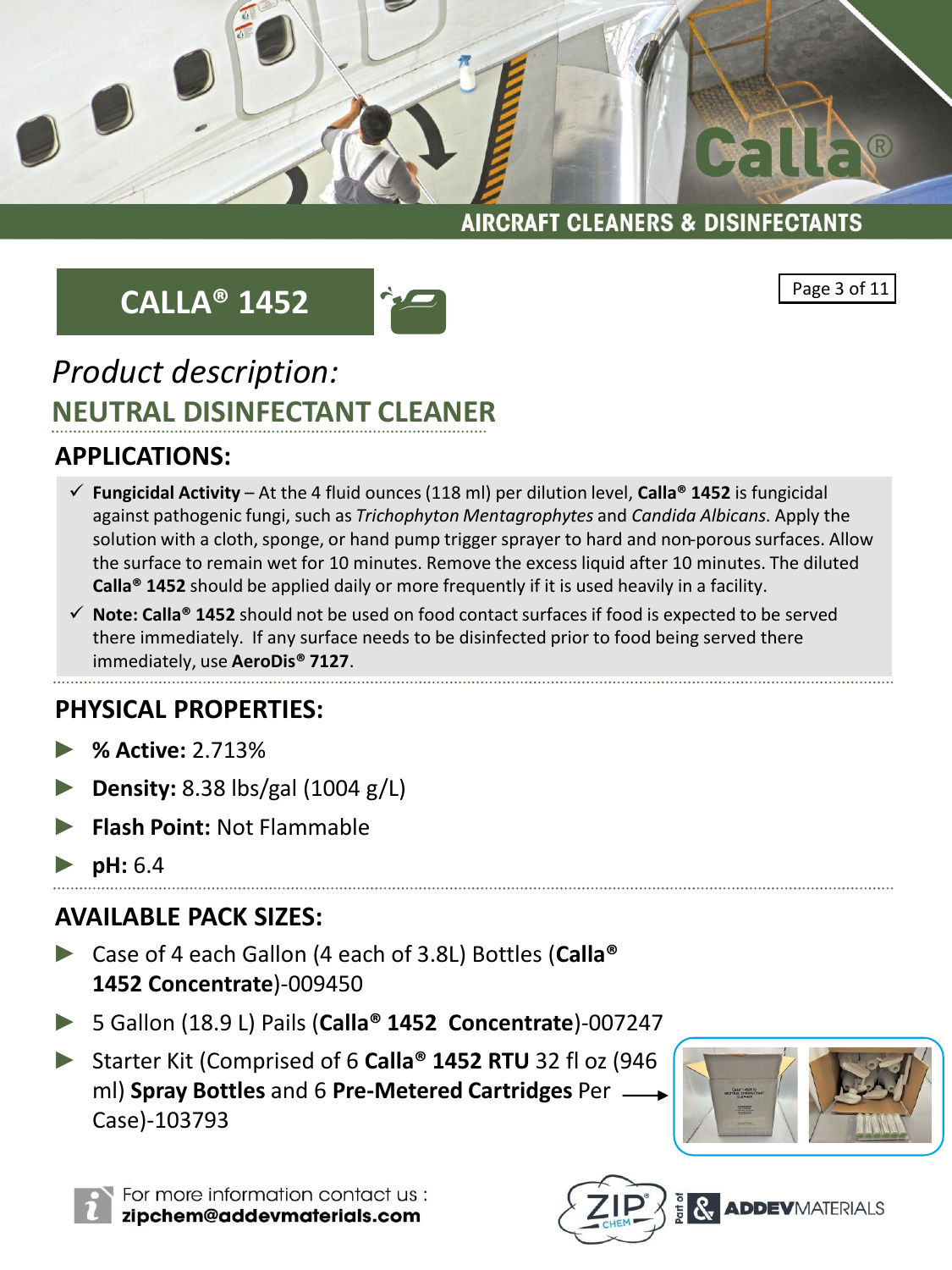

# **CALLA® 1452**



Page 4 of 11

# *Product description:* **NEUTRAL DISINFECTANT CLEANER**

### **AVAILABLE PACK SIZES:**

### ► Case of 24 **Calla® 1452 RTU** Refill Cartridges-103795



**Note:** *When you run out of* **Calla® 1452 RTU spray cartridges**, *purchase a new box of* **cartridges** *and keep the* **Calla® 1452 RTU Spray Bottles** *which can be reused continuously*! *Do not throw out the empty* **Calla® 1452 RTU Spray Bottle!**



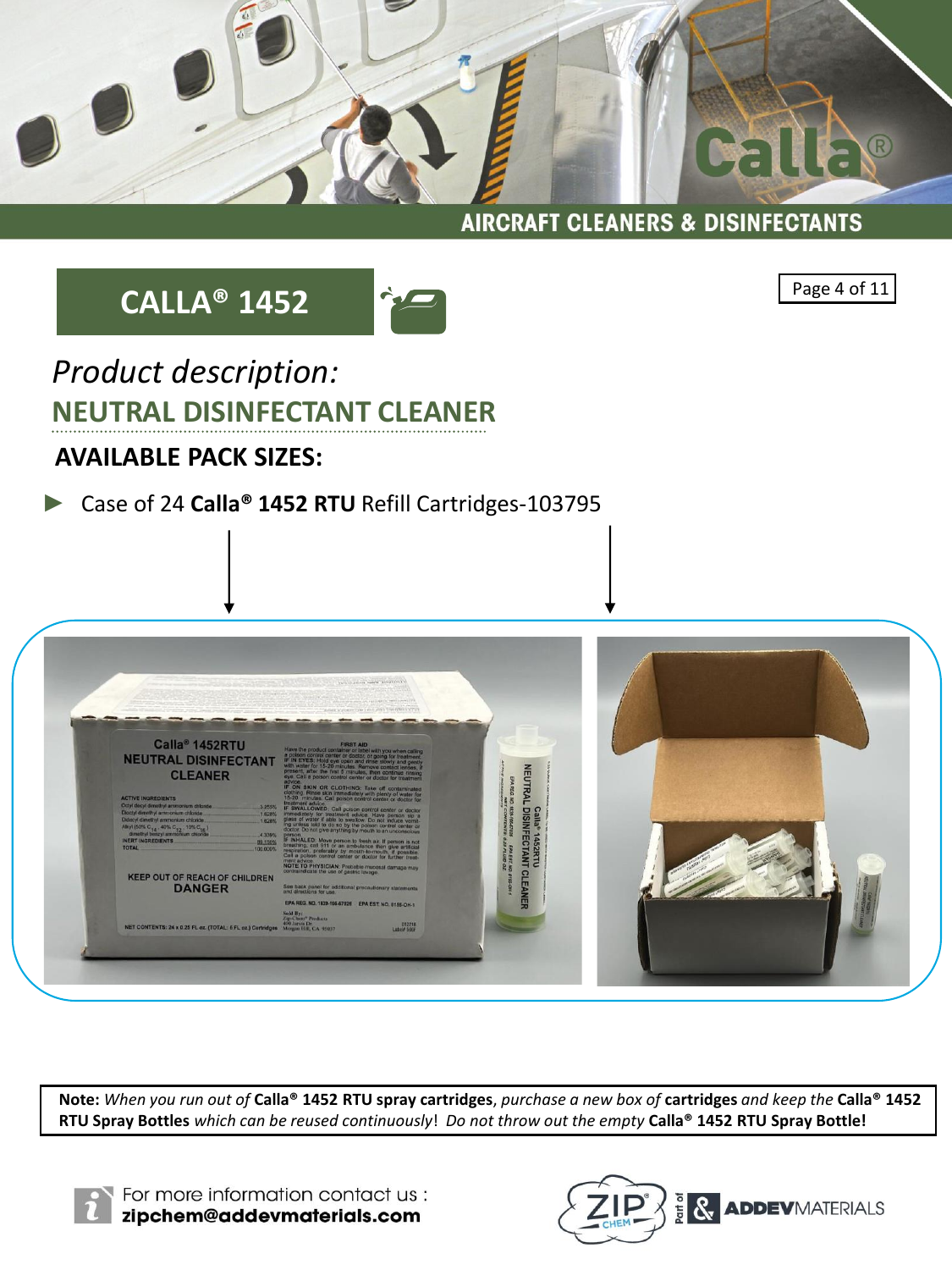

# **CALLA® 1452**



Page 5 of 11

**Q** 

GALLE

# *Product description:* **NEUTRAL DISINFECTANT CLEANER**

#### **VIRUCIDAL DATA:**

**Test Method:** U.S. E.P.A. Pesticide Assessment Guidelines, Subdivision G: Product Performance, Section 91-2 (f), and Section 91-30, (d), (e), November 1982.

Protocols for Testing the Efficacy of Disinfectants against Hepatitis B Virus (HBV) (EPA, Federal Register, Vol. 65, No. 166, 8/25/2000, p. 51828).

Protocol for Testing Disinfectants against Hepatitis C Virus using Bovine Viral Diarrhea Virus as approved by the U.S. EPA on August 15, 2002.

**Test Conditions:** 10 minute contact time, 5% organic soil load, sterile glass petri dishes, 400 ppm hard water, 21-24°C (70°F-75°F) exposure temperature, and 4 fl oz/gal (118 ml/3.8L) dilution.

| ۰.<br>×<br>v<br>۰. |  |
|--------------------|--|
|                    |  |

| results.                                                               |        |                                                              |                     |
|------------------------------------------------------------------------|--------|--------------------------------------------------------------|---------------------|
| <b>Test Organism</b>                                                   | Sample | <b>Titer Reduction</b>                                       | <b>Contact Time</b> |
| *SARS-Related Coronavirus 2 [SARS-CoV-2] [USA-WA1/2020] [BEI NR-52281] | A<br>B |                                                              | 1 minute            |
| *Avian Influenza A Virus (H3N2) (Avian Ressortant) (ATCC VR-2072)      | A<br>B | ≥4.25 $log_{10}$<br>≥4.25 $log_{10}$                         | 10 minutes          |
| *Avian Influenza Virus, Type A (Turkey/WIS/66) (H9N2)                  | A<br>B | ≥4.0 $log_{10}$<br>≥4.0 $log_{10}$                           | 10 minutes          |
| *Bovine Rhinotracheitis, strain LA (ATCC VR-188)                       | A<br>B | $\geq$ 5.0 log <sub>10</sub><br>≥5.0 $log_{10}$              | 10 minutes          |
| <b>‡Bovine Viral Diarrhea Virus (BVDV)</b>                             | A<br>B | 5.9 $log_{10}$<br>5.9 log <sub>10</sub>                      | 10 minutes          |
| *Canine Distemper Virus, strain Lederle (ATCC VR-128)                  | A<br>B | ≥6.25 $log_{10}$<br>≥6.25 $log_{10}$                         | 10 minutes          |
| Feline Leukemia (VR-717)                                               |        |                                                              | 10 minutes          |
| *Feline Picornavirus, strain FRV (ATCC VR-649)                         | Α<br>B | ≥4.25 $log_{10}$<br>≥4.25 $log_{10}$                         | 10 minutes          |
| †Hepatitis B Virus (HBV) (Duck Hepatitis B Virus-DHBV)                 | A<br>B | 4.5 $log_{10}$<br>4.7 $log_{10}$                             | 10 minutes          |
| #Hepatitis C Virus (HCV) (Bovine Viral Diarrhea Virus-BVDV)            | A<br>B | 5.9 log <sub>10</sub><br>5.9 $log_{10}$                      | 10 minutes          |
| *Herpes Simplex Type 1 (ATCC VR-260)                                   | A<br>B | $\geq$ 5.0 log <sub>10</sub><br>$\geq$ 5.0 log <sub>10</sub> | 10 minutes          |
| *Herpes Simplex Type 2 (ATCC VR-734)                                   | A<br>B | ≥6.0 $log_{10}$<br>≥6.0 $log_{10}$                           | 10 minutes          |



For more information contact us : zipchem@addevmaterials.com

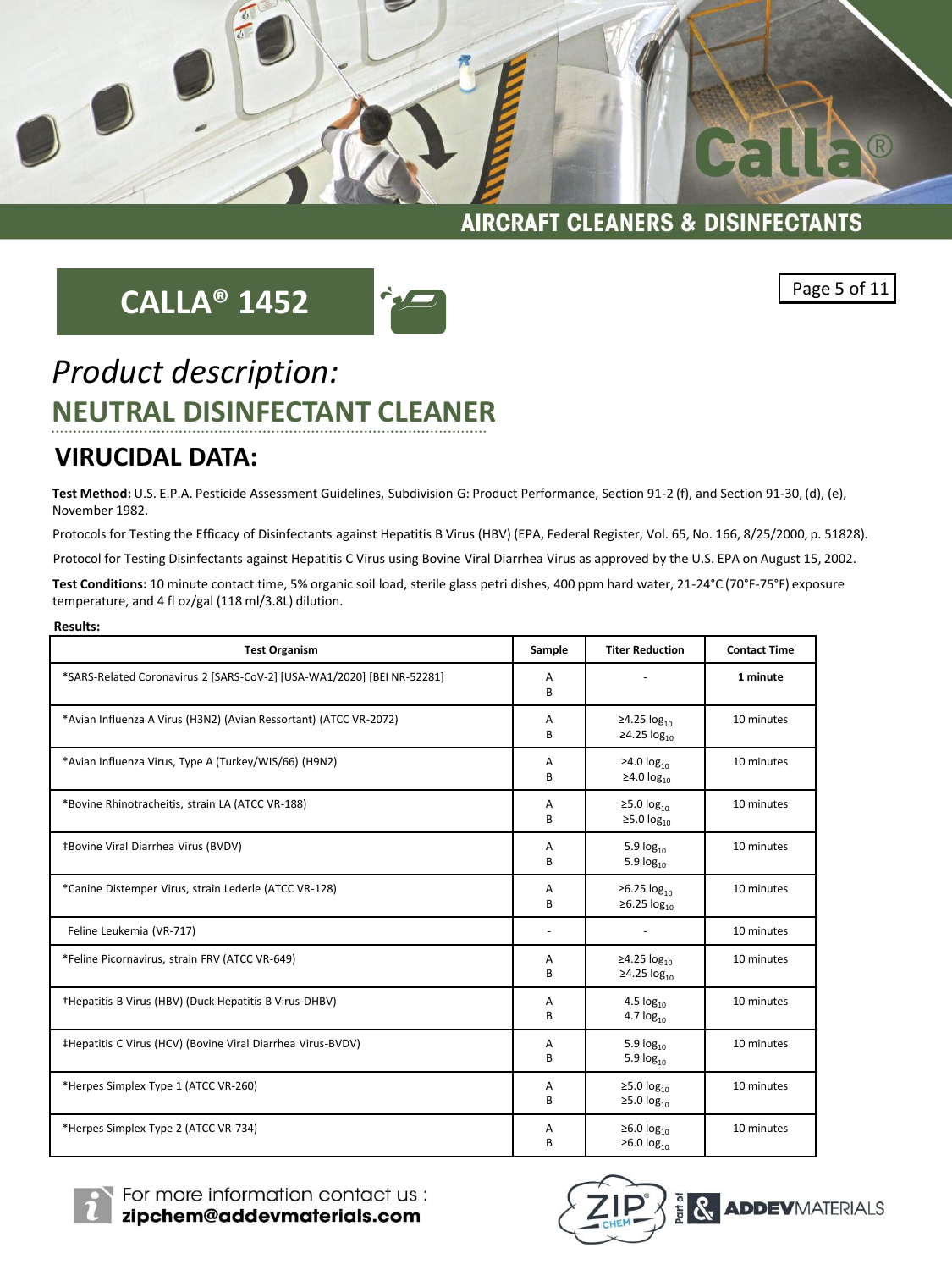

# **CALLA® 1452**



Page 6 of 11

## *Product description:* **NEUTRAL DISINFECTANT CLEANER**

### **VIRUCIDAL DATA:**

| <b>Test Organism</b>                                                              | Sample | <b>Titer Reduction</b>                                | <b>Contact Time</b> |
|-----------------------------------------------------------------------------------|--------|-------------------------------------------------------|---------------------|
| *Human Immunodeficiency Virus, HTLV-IIIRF, strain of HIV-1 (associated with AIDS) | A<br>B | ≥3.5 $log_{10}$<br>$\geq$ 3.5 $\log_{10}$             | 10 minutes          |
| *Human Immunodeficiency Virus type 2 (HIV-2), strain CBL-20                       | Α<br>B | ≥3.25 $log_{10}$<br>≥3.25 $log_{10}$                  | 10 minutes          |
| *Human Coronavirus (ATTC VR-740, strain 229E)                                     | A<br>B | ≥3.0 $log_{10}$<br>$\geq$ 3.0 $\log_{10}$             | 10 minutes          |
| *Influenza A2, strain Hong Kong (ATCC VR-544)                                     | Α<br>B | ≥4.25 $log_{10}$<br>≥4.25 $log_{10}$                  | 10 minutes          |
| *Paramyxovirus (Mumps) (ATCC VR-1438)                                             | Α<br>B | $\geq$ 3.0 $log_{10}$<br>≥3.0 $log_{10}$              | 10 minutes          |
| *Porcine Respiratory & Reproductive Syndrome Virus (PRRSV), strain NVSL           | Α<br>в | ≥5.0 $log_{10}$<br>≥5.0 $log_{10}$                    | 10 minutes          |
| *Pseudorabies, strain Aujeszky (ATCC VR-135)                                      | Α<br>B | ≥5.25 $log_{10}$<br>≥5.25 $log_{10}$                  | 10 minutes          |
| *Rabies Virus (attenuated CDC ERA strain)                                         | Α<br>B | 3.0 $log_{10}$<br>3.0 $log_{10}$                      | 10 minutes          |
| *Rotavirus, strain SA-11 (ATCC VR-899)                                            | A<br>B | 4.5 $log_{10}$<br>4.5 $log_{10}$                      | 10 minutes          |
| *SARS Associated Coronavirus (ZeptoMetrix)                                        | Α<br>B | 3.03 log <sub>10</sub><br>3.03 $log_{10}$             | 10 minutes          |
| *Vaccinia, strain WR (ATCC VR-119)                                                | А<br>B | $\geq$ 5.5 log <sub>10</sub><br>$\geq$ 5.5 $log_{10}$ | 10 minutes          |

**Conclusions:** Under the conditions of this investigation, **Calla® 1452** demonstrated virucidal activity against *SARS-Related Coronavirus 2 (***SARS-CoV-2**), *Avian Influenza A Virus* (**H3N2**), *Avian Influenza Virus, Type A* (**H9N2**), *Bovine Rhinotracheitis*, *Bovine Viral Diarrhea Virus* (**BVDV**), *Canine Distemper Virus*, *Feline Leukemia* (**VR-717**), *Feline Picornavirus*, *Hepatitis B Virus* (**HBV**), *Hepatitis C Virus* (**HCV**), *Herpes Simplex Type 1*, *Herpes Simplex Type 2, Human Coronavirus, Human Immunodeficiency Virus* (**HIV-1**), *Human Immunodeficiency Virus Type 2* (**HIV-2**), *Influenza A2, Paramyxovirus* (**Mumps***), Porcine Respiratory & Reproductive Syndrome Virus* (**PRRSV**), *Pseudorabies*, *Rabies Virus*, *Rotavirus*, *SARS Associated Coronavirus*, and *Vaccinia*, according to criteria established by the U.S. Environmental Protection Agency for registration and labeling of a disinfectant product as a virucide.



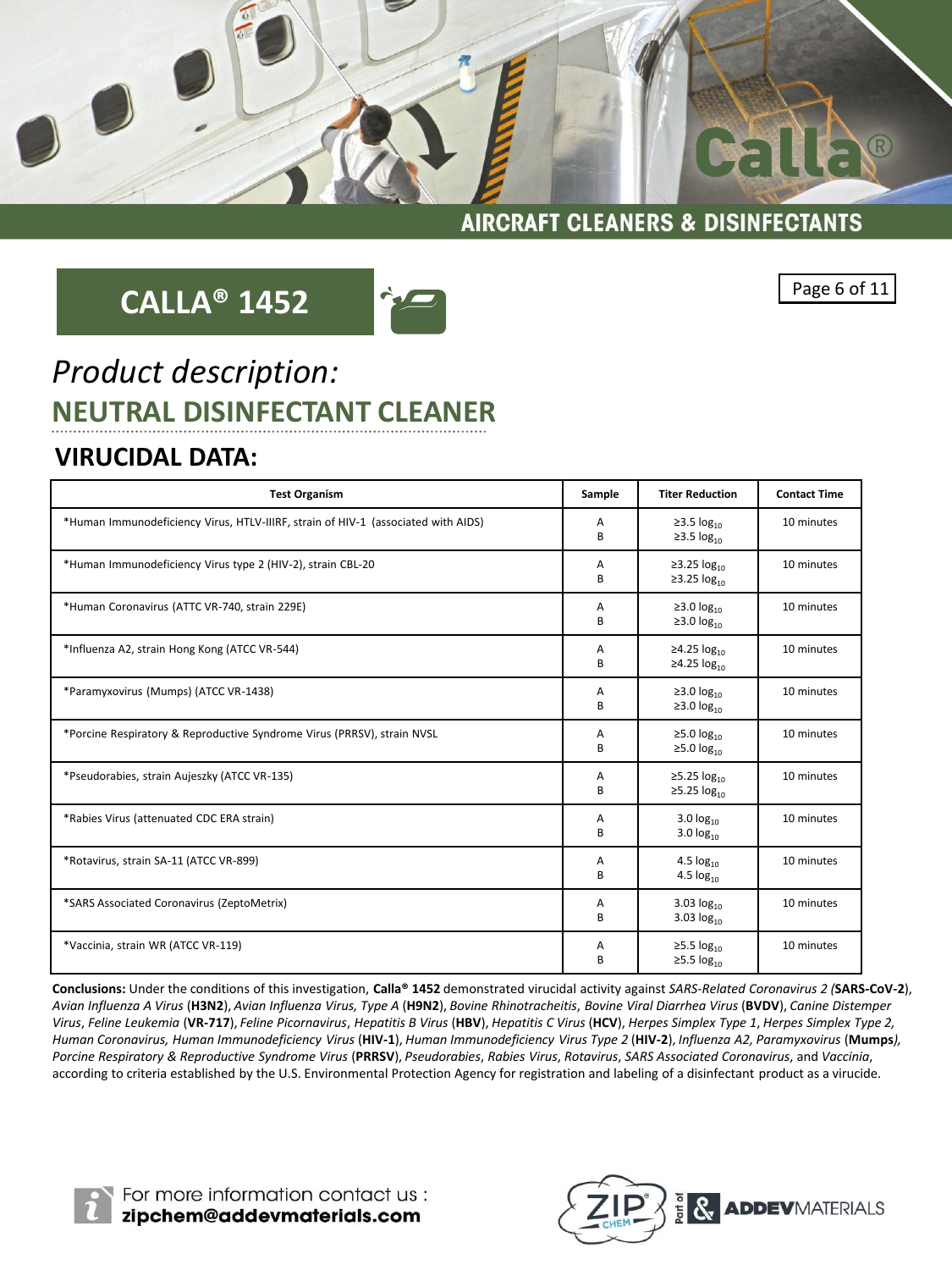

# **CALLA<sup>®</sup> 1452 Page 7 of 11**



## *Product description:* **NEUTRAL DISINFECTANT CLEANER**

### **DISINFECTION DATA:**

#### **Test Method:** AOAC Use Dilution

**Test Conditions:** 5% organic soil load, 10 minute contact time, stainless steel carrier substrates, 400 ppm hard water, 20°C (68°F) exposure temperature, and 4 fl oz/gal (118 ml/3.8L) dilution.

#### **Results:**

|                                                                                                          | <b>No. of Carriers</b> |                |                                  |                     |
|----------------------------------------------------------------------------------------------------------|------------------------|----------------|----------------------------------|---------------------|
| <b>Test Organism</b>                                                                                     | Sample                 | Exposed        | <b>Positive</b>                  | <b>Contact Time</b> |
| Ampicillin resistant Acinetobacter baumannii (clinical isolate-Fairfax Hospital CI 02001)                | A<br>R                 | 10<br>10       | 0<br>$\Omega$                    | 10 minutes          |
| Bactrim resistant Acinetobacter baumannii (clinical isolate-Fairfax Hospital CI 02001)                   | A<br>B                 | 10<br>10       | $\Omega$<br>$\Omega$             | 10 minutes          |
| Bordetella bronchiseptica (ATCC 31437)                                                                   | А<br>B                 | 10<br>10       | 0<br>0                           | 10 minutes          |
| Cefazolin resistant Acinetobacter baumannii (clinical isolate-Fairfax Hospital CI 02001)                 | Α<br>B                 | 10<br>10       | 0<br>$\Omega$                    | 10 minutes          |
| Ceftazdime resistant Acinetobacter baumannii (clinical isolate-Fairfax Hospital CI 02001)                | А<br>B                 | 10<br>10       | 0<br>0                           | 10 minutes          |
| Ceftriaxone resistant Acinetobacter baumannii (clinical isolate-Fairfax Hospital CI 02001)               | А<br>B                 | 10<br>10       | 0<br>$\Omega$                    | 10 minutes          |
| Ciprofloxacin resistant Acinetobacter baumannii (clinical isolate-Fairfax Hospital CI 02001)             | A<br>B                 | 10<br>10       | $\mathbf 0$<br>$\Omega$          | 10 minutes          |
| Community Associated Methicillin Resistant Staphylococcus aureus (CA-MRSA) (NRS 123, Genotype<br>USA400) | А<br>B<br>C            | 10<br>10<br>10 | 0<br>$\Omega$<br>$\Omega$        | 10 minutes          |
| Community Associated Methicillin Resistant Staphylococcus aureus (CA-MRSA) (NRS 384, Genotype<br>USA300) | Α<br>B<br>$\mathsf{C}$ | 10<br>10<br>10 | $\Omega$<br>$\Omega$<br>$\Omega$ | 10 minutes          |
| Corynebacterium ammoniagenes (ATCC 6871)                                                                 | Α<br>B                 | 10<br>10       | $\mathbf 0$<br>$\Omega$          | 10 minutes          |
| Enterobacter aerogenes (ATCC 13048)                                                                      | Α<br>B                 | 10<br>10       | $\mathbf 0$<br>$\Omega$          | 10 minutes          |
| Enterobacter cloacae (ATCC 23355)                                                                        | Α<br>B                 | 10<br>10       | 0<br>$\Omega$                    | 10 minutes          |



For more information contact us :<br>**zipchem@addevmaterials.com** 

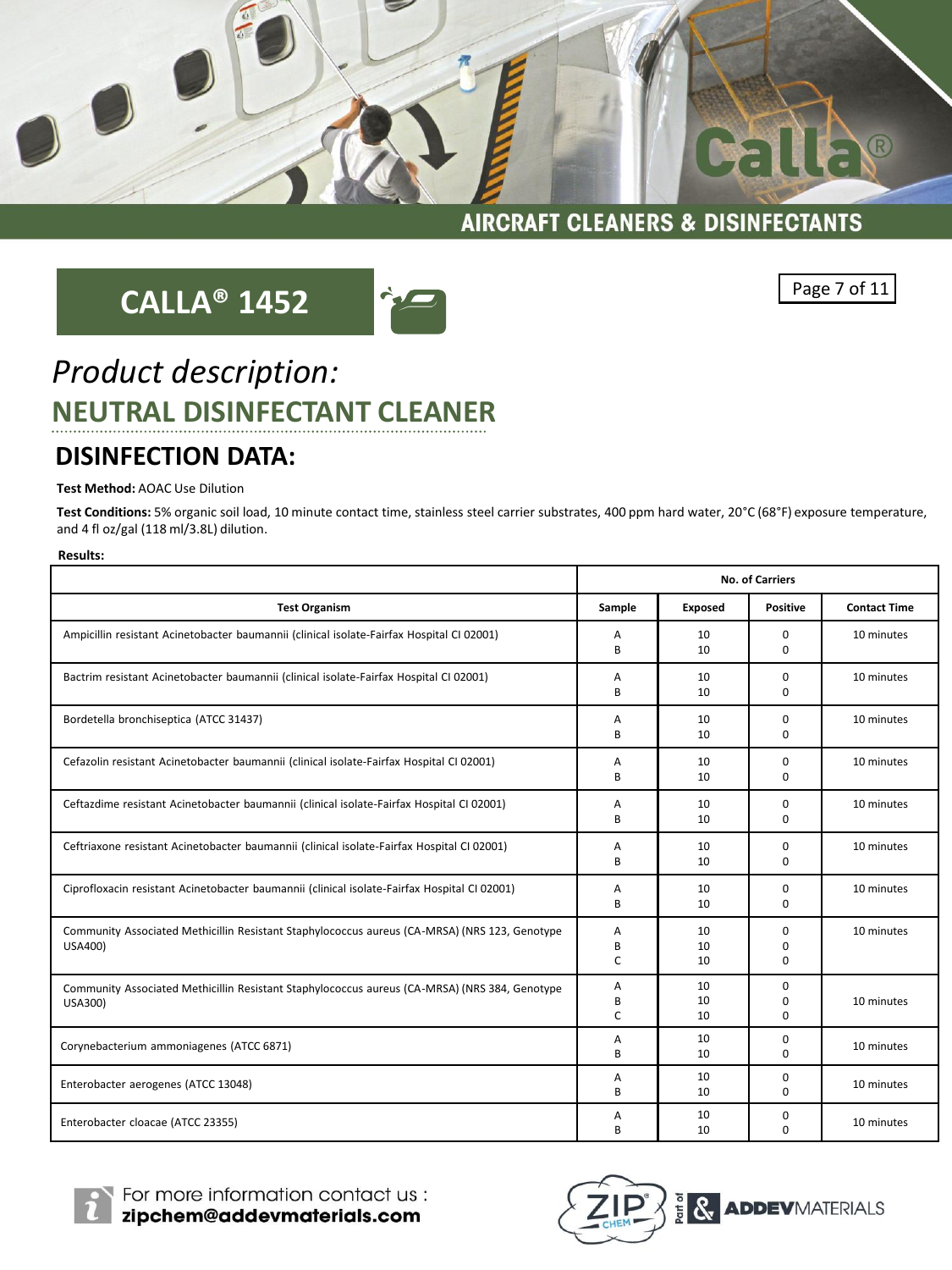

# **CALLA® 1452**



Page 8 of 11

## *Product description:* **NEUTRAL DISINFECTANT CLEANER**

### **DISINFECTION DATA:**

|                                                                                             | No. of Carriers |                |                         |                     |
|---------------------------------------------------------------------------------------------|-----------------|----------------|-------------------------|---------------------|
| <b>Test Organism</b>                                                                        | Sample          | <b>Exposed</b> | <b>Positive</b>         | <b>Contact Time</b> |
| Enterobacter cloacae (clinical isolate)                                                     | Α<br>B          | 10<br>10       | 0<br>$\Omega$           | 10 minutes          |
| Enterococcus faecalis (ATCC 19433)                                                          | Α<br>B          | 10<br>10       | $\pmb{0}$<br>$\Omega$   | 10 minutes          |
| Enterococcus faecalis (clinical isolate)                                                    | Α<br>B          | 10<br>10       | $\pmb{0}$<br>$\Omega$   | 10 minutes          |
| Escherichia coli (ATCC 11229)                                                               | А<br>B          | 10<br>10       | 0<br>$\Omega$           | 10 minutes          |
| Escherichia coli (clinical isolate)                                                         | Α<br>B          | 10<br>10       | 0<br>0                  | 10 minutes          |
| Escherichia coli O111:H8 (BAA-184)                                                          | ÷.              | $\sim$         | $\overline{a}$          | 10 minutes          |
| Fusobacterium necrophorum (ATCC 27852)                                                      | Α<br>B          | 10<br>10       | 0<br>$\Omega$           | 10 minutes          |
| Gentamicin resistant Acinetobacter baumannii (clinical isolate-Fairfax Hospital CI 02001)   | Α<br>B          | 10<br>10       | 0<br>$\Omega$           | 10 minutes          |
| Klebsiella pneumoniae subsp. pneumoniae (ATCC 13883)                                        | Α<br>B          | 10<br>10       | 0<br>0                  | 10 minutes          |
| Lactobacillus casei subsp. rhamnosus (ATCC 7469)                                            | А<br>B          | 10<br>10       | $\mathbf 0$<br>$\Omega$ | 10 minutes          |
| Levofloxacin resistant Acinetobacter baumannii (clinical isolate-Fairfax Hospital CI 02001) | А<br>B          | 10<br>10       | 0<br>0                  | 10 minutes          |
| Listeria monocytogenes (ATCC 35152)                                                         | Α<br>B          | 10<br>10       | $\pmb{0}$<br>$\Omega$   | 10 minutes          |
| Methicillin Resistant Staphylococcus aureus (MRSA) (ATCC 33592)                             | Α<br>B          | 10<br>10       | 0<br>$\Omega$           | 10 minutes          |
| Pasteurella multocida (ATCC 7707)                                                           | Α<br>B          | 10<br>10       | 0<br>0                  | 10 minutes          |
| Proteus mirabilis (ATCC 9921)                                                               | Α<br>B          | 10<br>10       | 0<br>$\Omega$           | 10 minutes          |
| Proteus mirabilis (ATCC 25933)                                                              | Α<br>B          | 10<br>10       | 0<br>$\Omega$           | 10 minutes          |
| Proteus vulgaris (ATCC 13315)                                                               | Α<br>B          | 10<br>10       | 0<br>$\Omega$           | 10 minutes          |



For more information contact us :<br>**zipchem@addevmaterials.com** 

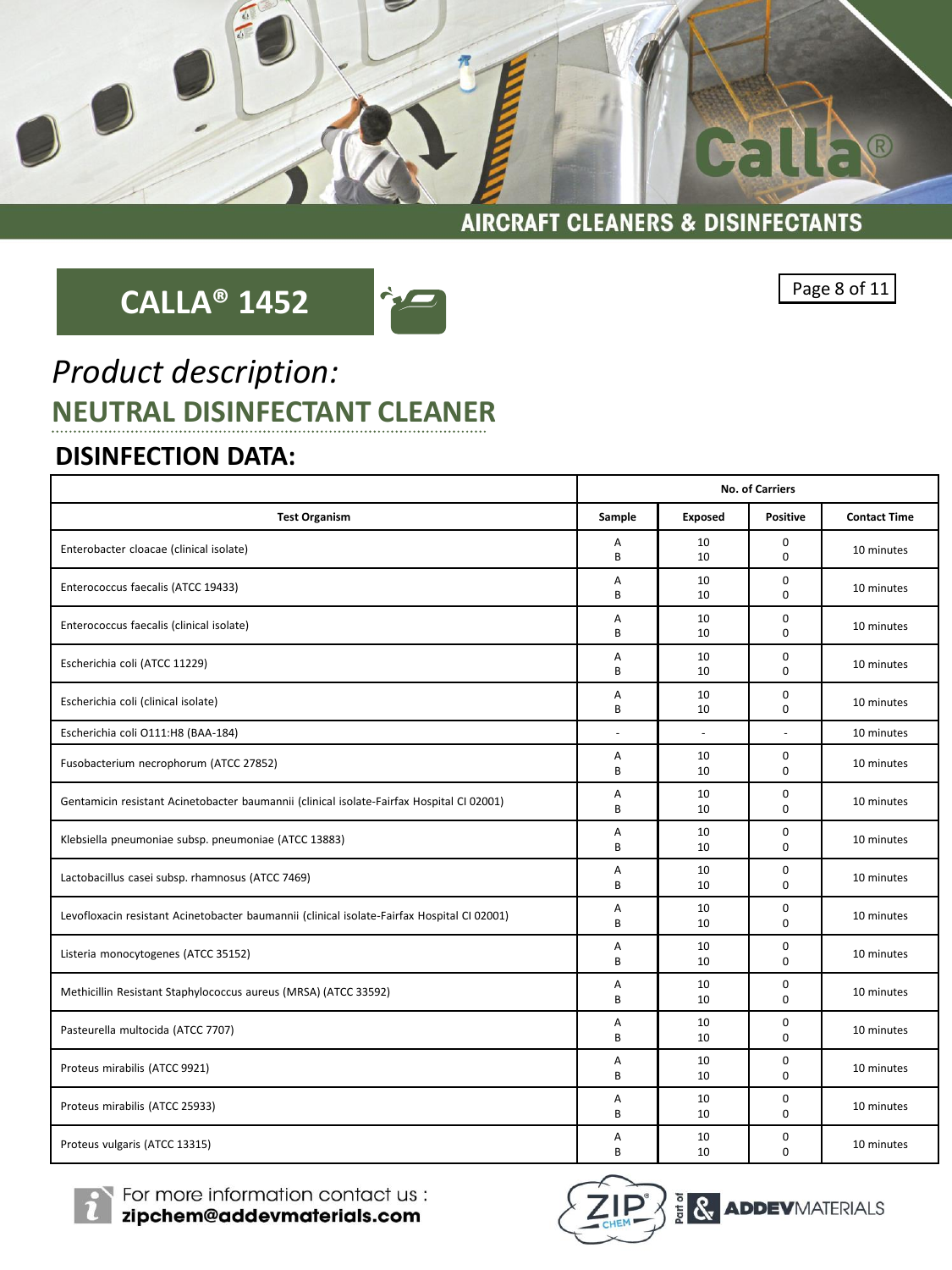

# **CALLA® 1452**



Page 9 of 11

## *Product description:* **NEUTRAL DISINFECTANT CLEANER**

### **DISINFECTION DATA:**

|                                                                          | No. of Carriers |                |                                              |                     |
|--------------------------------------------------------------------------|-----------------|----------------|----------------------------------------------|---------------------|
| <b>Test Organism</b>                                                     | Sample          | Exposed        | <b>Positive</b>                              | <b>Contact Time</b> |
| Pseudomonas aaeruginosa PRD-10 (ATCC 15442)                              | А<br>B<br>C     | 60<br>60<br>60 | $\mathbf 0$<br>0<br>1                        | 10 minutes          |
| Salmonella enterica subsp. enterica serotype choleraesuis (ATCC 10708)   | A<br>B<br>C     | 60<br>60<br>60 | $\mathbf 0$<br>0<br>1                        | 10 minutes          |
| Salmonella enterica subsp. enterica serotype paratyphi B (ATCC 8759)     | А<br>B          | 10<br>10       | 0<br>$\Omega$                                | 10 minutes          |
| Salmonella enterica subsp. enterica serotype pullorum (ATCC 9120)        | A<br>B          | 10<br>10       | 0<br>0                                       | 10 minutes          |
| Salmonella enterica subsp. enterica serotype typhi (ATCC 6539)           | Α<br>B          | 10<br>10       | 0<br>0                                       | 10 minutes          |
| Salmonella enterica subsp. enterica serotype typhimurium (ATCC 14028)    | Α<br>B          | 10<br>10       | $\mathbf 0$<br>$\mathbf 0$                   | 10 minutes          |
| Salmonella enteritidis subsp. Enterica serotype enteritidis (ATCC 13076) | Α<br>B          | 10<br>10       | 0<br>$\Omega$                                | 10 minutes          |
| Serratia marcescens (ATCC 8100)                                          | Α<br>B          | 10<br>10       | $\mathbf 0$<br>$\mathbf 0$                   | 10 minutes          |
| Shigella dysenteriae (ATCC 12180)                                        | A<br>B          | 10<br>10       | 0<br>0                                       | 10 minutes          |
| Shigella flexneri Type 2b (ATCC 12022)                                   | А<br>B          | 10<br>10       | 0<br>0                                       | 10 minutes          |
| Shigella sonnei (ATCC 25931)                                             | Α<br>B          | 10<br>10       | 0<br>0                                       | 10 minutes          |
| Staphylococcus aureus (ATCC 6538)                                        | А<br>B<br>C     | 60<br>60<br>60 | $\mathbf{1}$<br>$\mathbf{1}$<br>$\mathbf{1}$ | 10 minutes          |
| Staphylococcus aureus subsp. aureus (ATCC 33592)                         | Α<br>B          | 10<br>10       | 0<br>$\mathbf 0$                             | 10 minutes          |
| Staphylococcus aureus (clinical isolate)                                 | А<br>B          | 10<br>10       | 0<br>0                                       | 10 minutes          |
| Staphylococcus epidermidis (ATCC 29641)                                  | А<br>B          | 10<br>10       | 0<br>0                                       | 10 minutes          |



For more information contact us :<br>**zipchem@addevmaterials.com** 

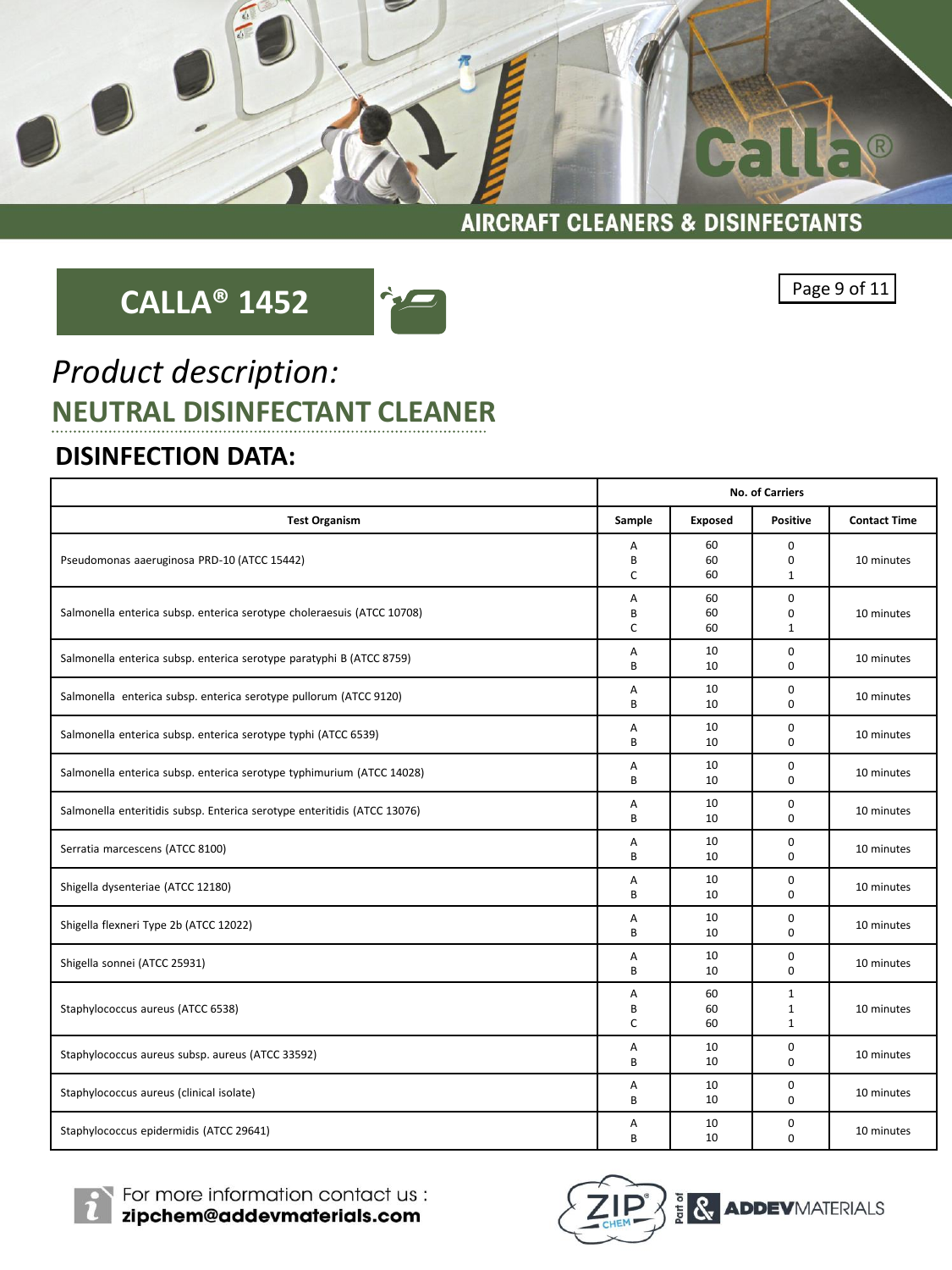

# **CALLA® 1452**



#### Page 10 of 11

### *Product description:* **NEUTRAL DISINFECTANT CLEANER**

### **DISINFECTION DATA:**

|                                                                                                 | <b>No. of Carriers</b> |                |                              |                          |
|-------------------------------------------------------------------------------------------------|------------------------|----------------|------------------------------|--------------------------|
| <b>Test Organism</b>                                                                            | Sample                 | <b>Exposed</b> | <b>Positive</b>              | <b>Contact Time</b>      |
| Staphylococcus epidermidis (clinical isolate)                                                   | A<br>R                 | 10<br>10       | <sup>0</sup><br><sup>0</sup> | 10 minutes               |
| Streptococcus pyogenes Group A (ATCC 19615)                                                     | A<br>R                 | 10<br>10       | <sup>0</sup><br>o            | 10 minutes               |
| Streptococcus pyogenes (clinical-flesh eating strain, BIRD M3)                                  | A<br>B                 | 10<br>10       | O                            | 10 minutes               |
| Tobramycin resistant Acinetobacter baumannii (clinical isolate-Fairfax Hospital CI 02001)       | A<br>R                 | 10<br>10       | O                            | 10 minutes               |
| Vancomycin Resistant Enterococcus faecalis (VRE) (ATCC 51575)                                   | A<br>B                 | 10<br>10       | O                            | 10 minutes               |
| Vancomycin Intermediate Resistant Staphylococcus aureus (VISA) (HIP-5836)                       | A<br>в                 | 10<br>10       |                              | 10 minutes               |
| Xanthamonas maltophilia (clinical isolate)                                                      | A<br>R                 | 10<br>10       | <sup>0</sup>                 | 10 minutes               |
| Xanthomonas axonopodis pathovar citri @ a dilution ratio of 1:13.5 (2000 ppm active quaternary) | Α<br>B                 | 10<br>10       | <sup>0</sup>                 | $\overline{\phantom{a}}$ |

**Conclusions:** Under the conditions of this investigation, **Calla® 1452** demonstrated disinfectant activity against *Staphylococcus aureus*, *Salmonella* (**choleraesuis**) *enterica*, *Pseudomonas aeruginosa PRD-10*, *Ampicillin resistant Acinetobacter baumannii*, *Bactrim resistant Acinetobacter baumannii*, *Bordetella bronchiseptica*, *Cefazolin resistant Acinetobacter baumannii*, *Ceftazdime resistant Acinetobacter baumannii*, *Ceftriaxone resistant Acinetobacter baumannii*, *Ciprofloxacin resistant Acinetobacter baumannii*, *Community Associated Methicillin Resistant Staphylococcus aureus* (**CAMRSA**) (**NRS 123, Genotype USA400**), *Community Associated Methicillin Resistant Staphylococcus aureus* (**CA-MRSA**) (**NRS384, Genotype USA300**), *Corynebacterium ammoniagenes*, *Enterobacter aerogenes*, *Enterobacter cloacae*, *Enterococcus faecalis*, *Escherichia coli*, *Fusobacterium necrophorum*, *Gentamicin resistant Acinetobacter baumannii*, *Levofloxacin resistant Acinetobacter baumannii*, *Klebsiella pneumonia subsp. pneumoniae*, *Lactobacillus casei subsp. rhamnosus, Listeria monocytogenes, Methicillin Resistant Staphylococcus aureus (MRSA), Pasteurella multocida, Proteus mirabilis (ATCC 9921), Proteus*  mirabilis (ATCC 25933), Proteus vulgaris, Salmonella (paratyphi B) enterica, Salmonella (pullorum) enterica, Salmonella (typhi) enterica, Salmonella *(typhimurium) enterica*, *Salmonella (enteritidis) enterica*, *Serratia marcescens*, *Shigella dysenteriae*, *Shigella flexneri Type 2b*, *Shigella sonnei*, *Staphylococcus aureus subsp. aureus*, *Staphylococcus epidermidis*, *Streptococcus pyogenes Group A*, *Streptococcus pyogenes* (**clinical flesh eating strain, BIRD M3**), *Tobramycin resistant Acinetobacter baumannii*, *Vancomycin Resistant Enterococcus faecalis* (**VRE**), *Vancomycin Intermediate Resistant Staphylococcus aureus* (**VISA**)*,* and *Xanthamonas maltophilia* according to criteria established by the U.S. Environmental Protection Agency for registration and labeling of a disinfectant product as a bactericide. At a dilution ratio of **1:13.5 (2000 ppm active quaternary)**, **Calla® 1452 RTU**  demonstrated disinfectant activity against *Xanthomonas axonopodis pathovar citri* **(Citrus Canker Disease)**.



For more information contact us:<br> **zipchem@addevmaterials.com**